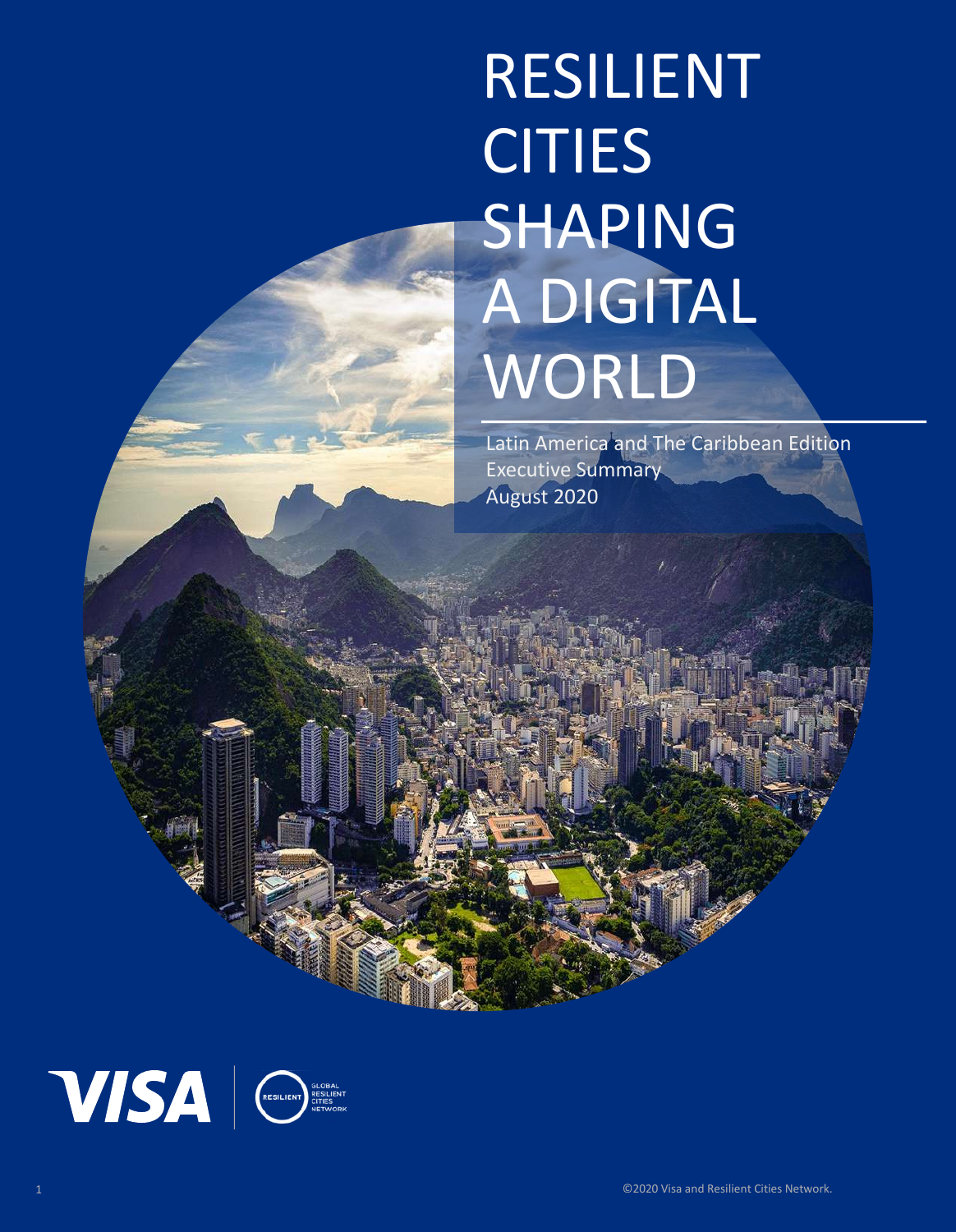# **Resilient Cities Shaping a Digital World-Executive Summary** Latin America and the Caribbean Edition, 2020

This document has been edited by Visa International Service Association, and the Resilient Cities Network in the context of their common program "Resilient Cities Shaping a Digital World", for the Latin America and Caribbean region. Opinions expressed do not necessarily reflect the institutional views of the editors. The Resilient Cities Network would like to thank the support of The Rockefeller Foundation.

| <b>General coordination:</b>   | Ruben Salazar Genovés<br>Senior Vice-president, Head of Products and Solutions<br>Visa International Service Association, Latin America and the Caribbean |
|--------------------------------|-----------------------------------------------------------------------------------------------------------------------------------------------------------|
|                                | Aida Esteban Millat<br>Head of Urban Mobility and Smart Cities<br>Visa International Service Association, Latin America and the Caribbean                 |
|                                | Eugene D. Zapata Garesché<br>Managing Director, Latin America and the Caribbean<br><b>Resilient Cities Network</b>                                        |
|                                | Luis Bonilla Ortiz-Arrieta<br>Senior Consultant on Partnerships and Communications, LAC<br><b>Resilient Cities Network</b>                                |
| <b>Editorial coordination:</b> | Jennifer Aguirre<br><b>Product Manager</b><br>Visa International Service Association, Latin America                                                       |
|                                | Nicole Ponce<br><b>Technical Assistant</b><br><b>Resilient Cities Network</b>                                                                             |
| <b>Editorial team:</b>         | Luciana Cardoso,<br>Resilient Cities Network, LAC                                                                                                         |
|                                | Alvaro Soldevila<br>Resilient Cities Network, LAC                                                                                                         |
| <b>Consultants:</b>            | Sonny Ajmani<br>Senior Partner<br>Kepler Cannon                                                                                                           |
|                                | Urvi Kochhar<br>Consultant<br>Kepler Cannon                                                                                                               |

© Copyright 2020 by VISA, Inc. and Resilient Cities Network

All rights reserved. No part of this document may be reproduced or used in any manner without written permission of the copyright owners except for the use of quotations.

| Visa International Service Association | <b>Resilient Cities Network</b>               |
|----------------------------------------|-----------------------------------------------|
| 1004 NW 65th Ave, Miami, FL 33126      | ' Mexico City   Singapore   London   New York |
| <b>United States</b>                   | El Oro 23, Colonia Roma, Mexico City 06700    |
| www.visa.com                           | www.resilientcitiesnetwork.org                |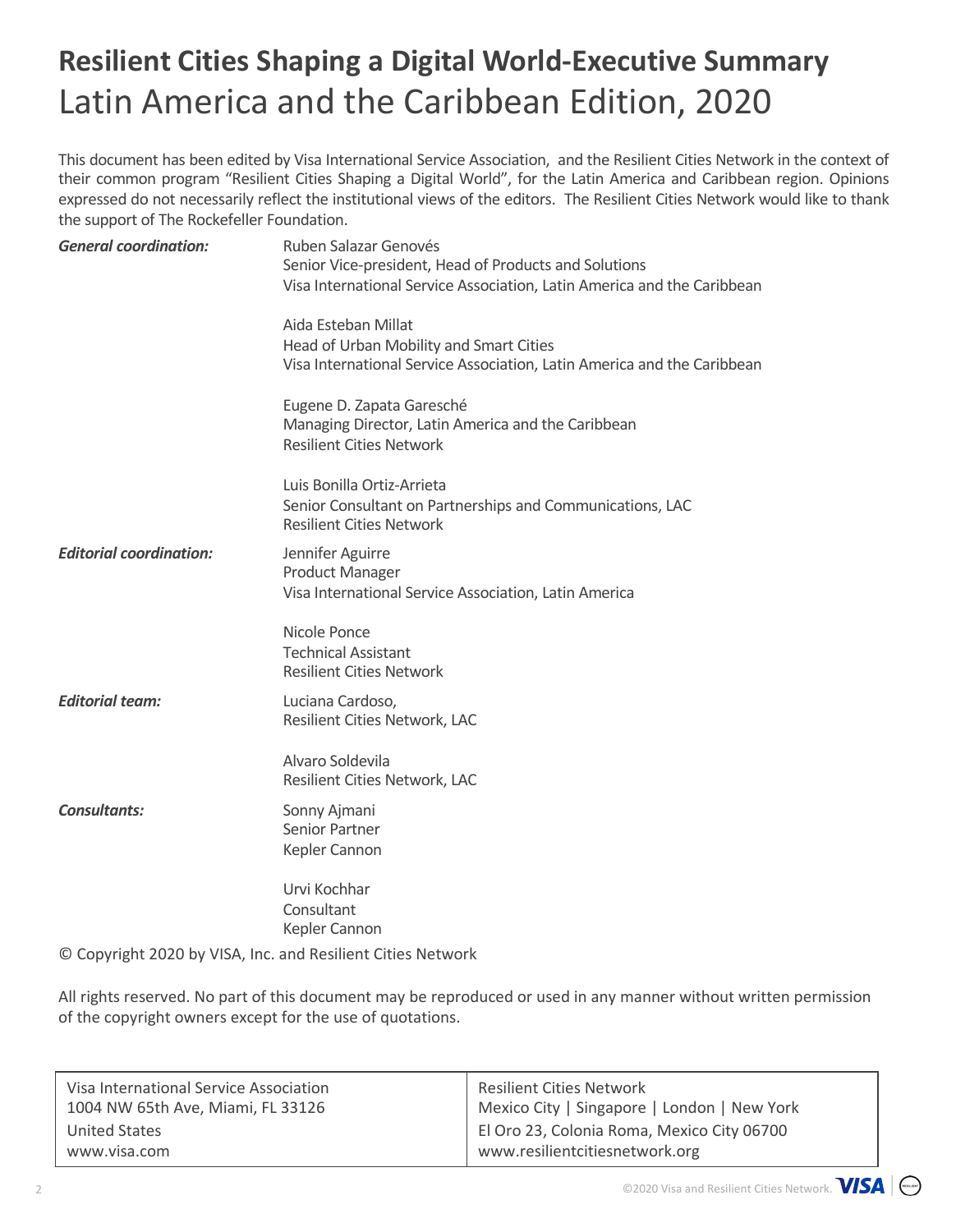## **PREFACE**

On February of 2020, during the 10th World Urban Forum (WUF) in Abu Dhabi, Visa and the Resilient Cities Network announced their partnership to help cities develop their digital infrastructure that can build and further resilience across Latin American cities. Digital transformations have gained relevance as an enabler of resilience in recent years, which has been accelerated by the pandemic as people have started changing the way they access services, interact and navigate spaces. The program "Digital Cities Shaping a Digital World", through collaborative work, will support cities to deploy digital solutions as part of their resilience strategy, with a special focus on urban mobility as a catalyst to accelerate these changes.

This is the Executive Summary of the Concept Paper that was developed as a vital tool for the program and that builds the foundation of the collaborative work, as it takes the first steps toward understanding the challenges and opportunities of Latin American cities from a digital lens – to be better able to take more informed resilient actions.



AIDA ESTEBAN MILLAT Head of Urban Mobility and Smart Cities, Latin America and the Caribbean, Visa



#### EUGENE ZAPATA GARESCHÉ Managing Director, Latin America and the Caribbean, Resilient Cities Network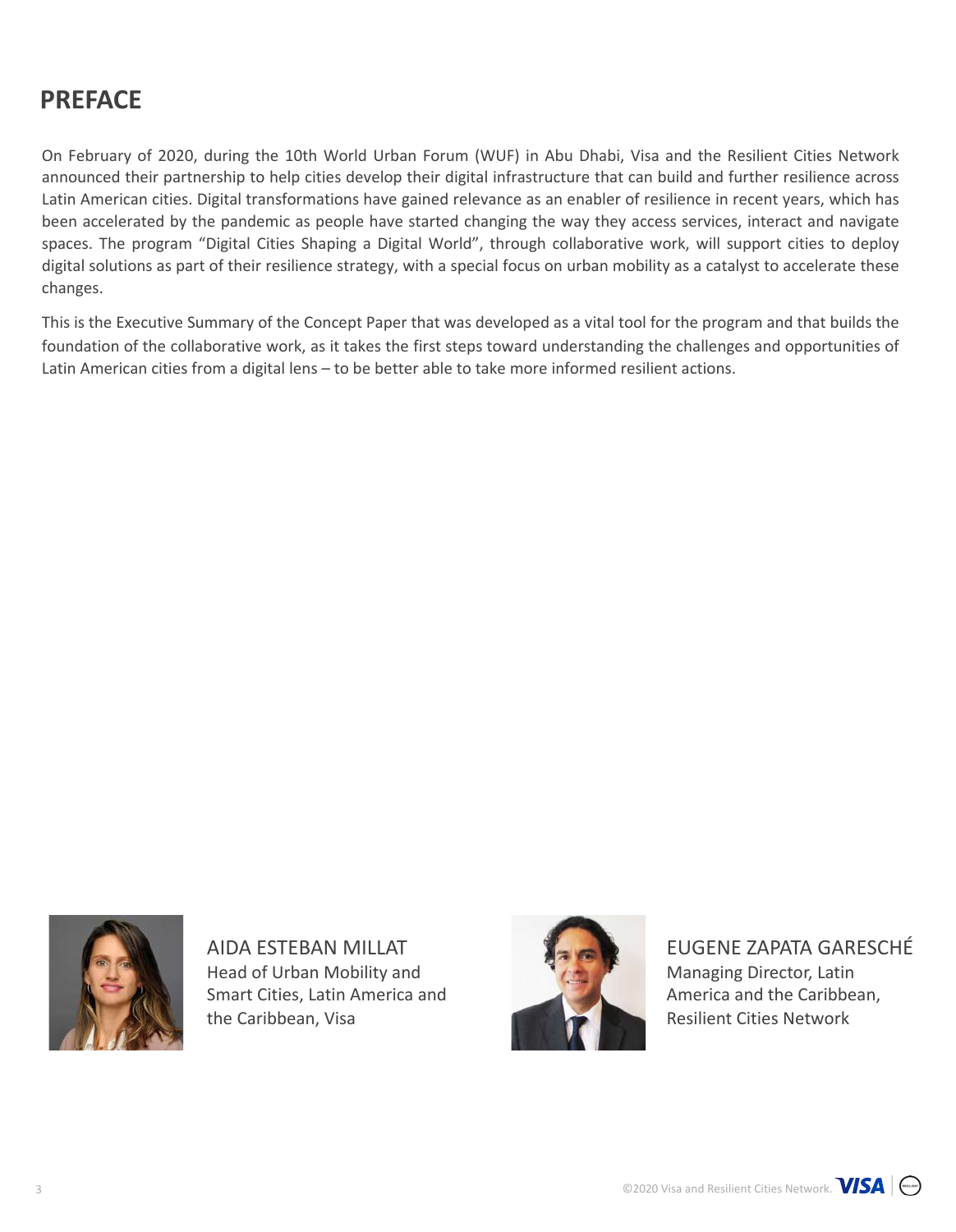### **DIGITAL CITIES OF TOMORROW**

*Urbanization in Latin America is expected to reach 90% by 2050*. <sup>1</sup> Citizens are moving to cities to prosper from commercial and economic activities. The expected population explosion, combined with the bustling, fastpaced life of cities will make them vulnerable to shocks and stresses. Shocks include natural disasters, disease outbreaks etc., while stresses can manifest in the form of economic vulnerabilities, social injustices and compromised management systems.

In order to prepare against such shocks and stresses and minimize disruption, cities need to become *resilient* so that they can prevent, minimize and effectively manage these scenarios. In fact, to survive, adapt and grow through shocks and stresses, such resilience practices must be supported by a strong underlying foundation of *adaptability*. Adaptive resilience or the ability to be prepared for and respond to the city's unique challenges and problems helps maximize benefits for cities.

*Digital transformation is a key enabler of such adaptive resilience.* It is a one-stop solution for preparing for disasters and calamities (through early warning dataenabled forecast systems) or improving citizen involvement (through digital platforms) among others. Digital practices increase adaptiveness of a city's management capabilities and processes by shortening time to acquire information and increasing agility. Such a transformation *also entails digital inclusion of citizens by empowering them socially and economically through digital tools and infrastructure*. As a result, citizens can contribute to wealth creation through widespread participation in economic activities. Digital inclusion is also catalyzing long overdue human-centric, technologically inclusive cities.

*COVID-19 has forced local governments to rethink the functioning of several services and industries including healthcare, manufacturing, food supplies, education, security, payments, transportation etc.* In fact, in a world of social distancing, digital processes help keep the economy operational. Delivery-based offerings, contactless, online/mobile payments and digital government processes are some of the areas experiencing significant changes. For example, innovative digital ways

**Digital inclusion** is key to catalyzing long overdue human-centric, technologically inclusive cities.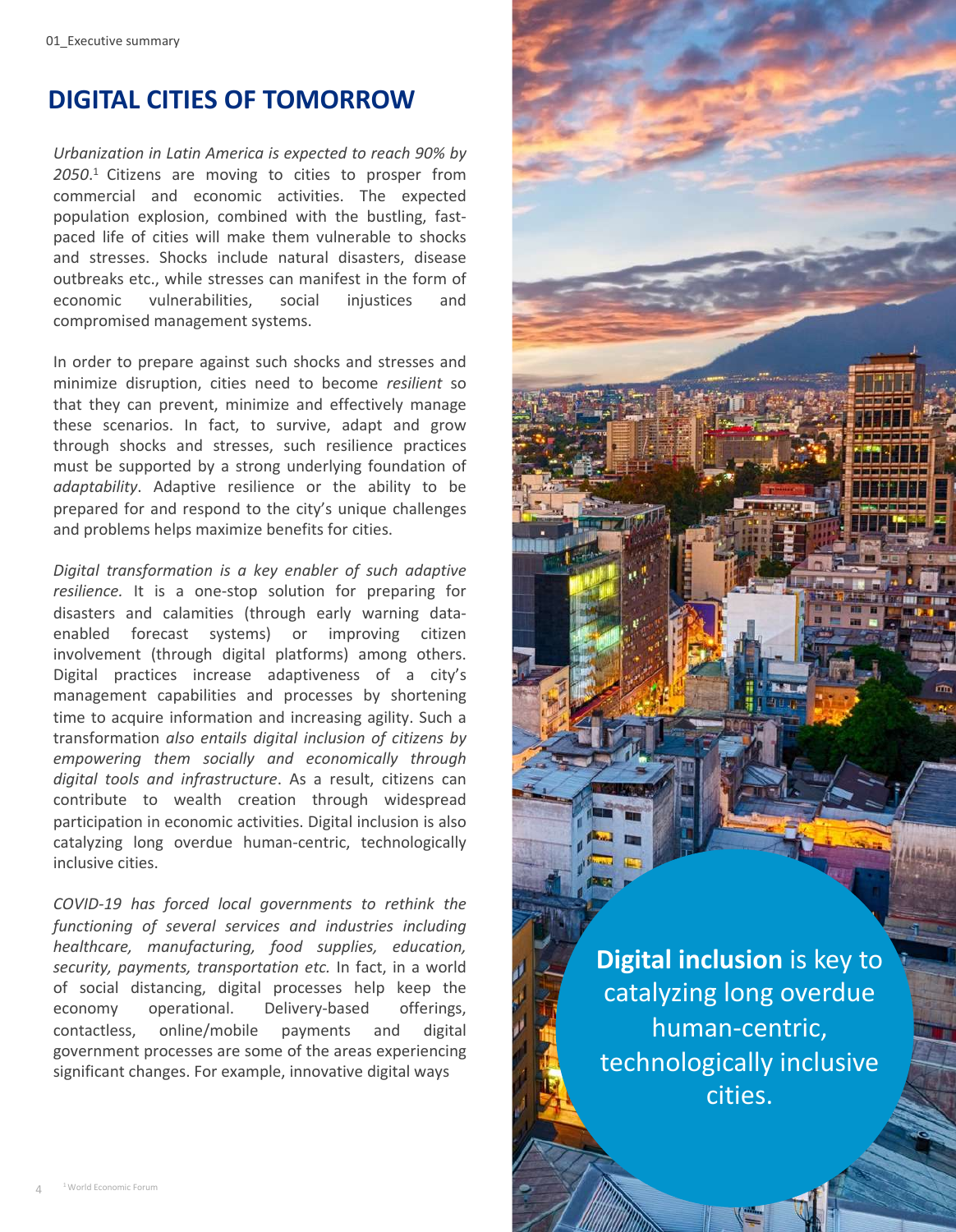for fund disbursement are being designed and deployed during COVID-19. In Dominican Republic, governmental agencies turned national identity cards into payment cards for letting vulnerable groups make use of the government COVID-19 subsidy.

There is an *early shift in consumer behaviour towards use of contactless* and card-not-present payments. For example, circulation of Visa contactless cards in Latin America and the Caribbean has tripled, as of March 2020, compared to a year ago. <sup>2</sup> Markets such as Costa Rica and Chile are leading the penetration of contactless payments, with more than 50% of face-to-face payments made in March 2020, being contactless.<sup>3</sup> Additionally, more than 13 million cardholders (or 2 out of 10 active cardholders), made their first e-commerce transaction during COVID-19 in key markets of the region. 4

Today, most cities in Latin America and the Caribbean have a *conducive environment* for widespread digital inclusion, even though they are currently in early stages. As many as 67% of Latin Americans owned a mobile phone in 2018. <sup>5</sup> The region also benefits from strong internet infrastructure with only 7% of the population lying outside the connectivity of mobile broadband services. <sup>6</sup> Still, any plans for digital inclusion need to consider some persistent challenges. These include lack of feeling of security while using the internet, low incentives to use digital platforms, low accessibility and affordability and lack of digital education, among others. In addition, high variations in socio-economic attributes also need to be considered while designing solutions for digital inclusion.

*The omnipresent nature of payments in the lives of citizens makes it powerful for driving digital inclusion*; adoption of digital and electronic payments can promote its widespread prevalence. Currently, several countries within the region continue to be reliant on cash usage despite efforts of governments to promote banking and financial inclusion. New ways to replace cash, smartphone-enabled payments, and promotion of other inclusive payment methods, can help empower excluded populations at the grassroot level.

It is estimated that cities globally can uncover potential benefits of USD 470B from adoption of digital payments.<sup>7</sup> These

benefits are derived from increased transparency and practicality of financial transactions, feeling of security and convenience, and enhanced agility of operations.

*Enabling digital payments within public transportation systems can also drive widespread digital inclusion*. Today, public transportation accounts for 45% of all modes of transportation in Latin America. <sup>8</sup> Smart transit cards, open loop electronic payments, mobile taps etc., are proven ways to transform and drive inclusion.

Despite digitizing processes and systems, a *city cannot truly become technologically inclusive without harnessing the power of data it produces*. A data layer supported by strong governance, security protocols and robust management is a key enabler. Hence, governments must put their efforts into building a data foundation with proper security and protection measures in place, comprising of different sources of internal and external data.

One potential source of such external data lies with business organizations who possess deep citizen knowledge. *Anonymized transactional records* can be informative; local governments can harness the benefit of this information by partnering with private players to deliver solutions for citizens, particularly the vulnerable sections.

> COVID-19 has accelerated **digital transformation of cities**  and increased adoption of contactless and low touch solutions.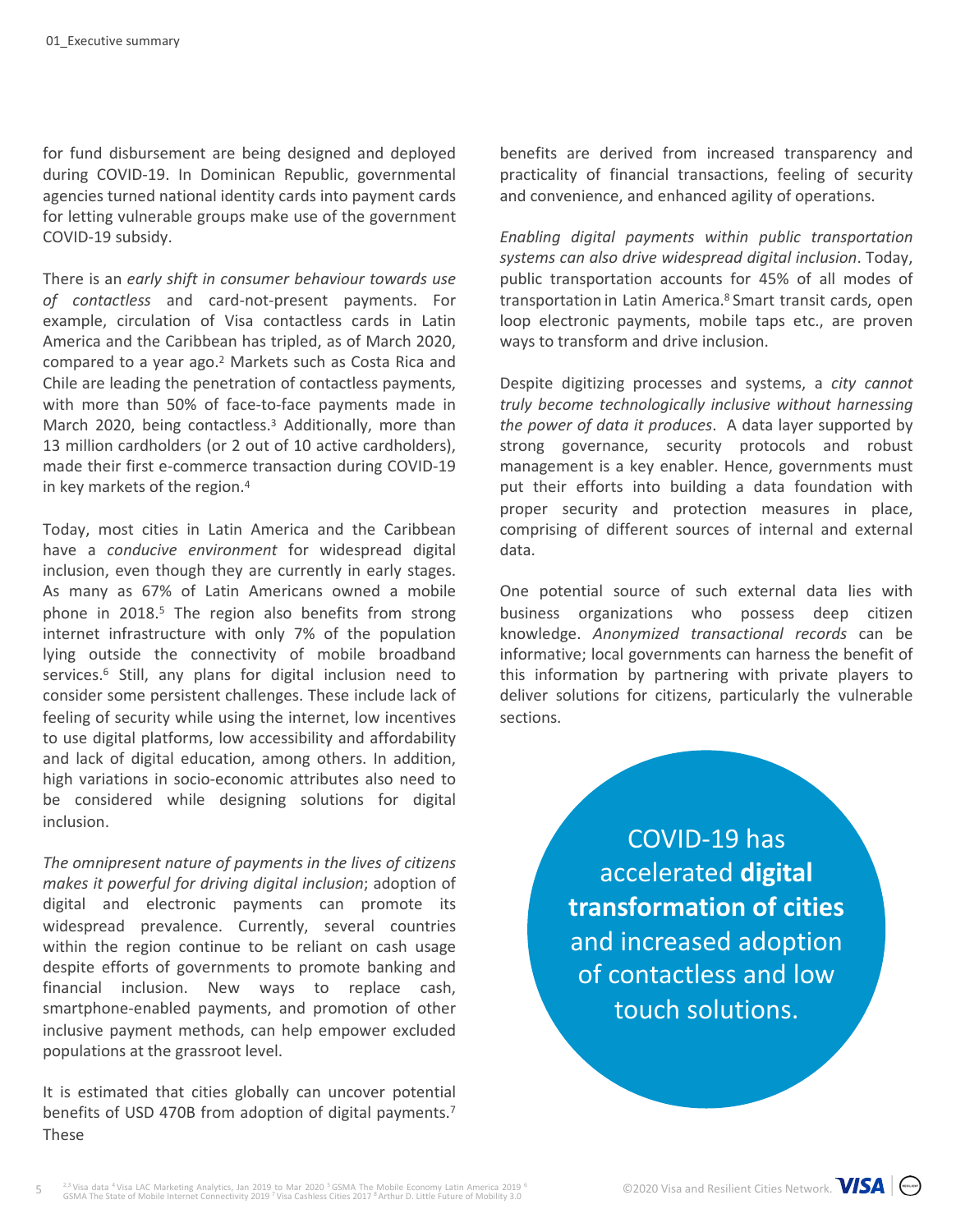to make a city more resilient require collaboration of the **public sector, private groups**  and other **stakeholders** representing citizens.

VX 690

For example, as cities restart and rebuild their economy amidst COVID-19, payment transactions and mobility information can provide insights needed by local governments to decide which industries to open first, and how to manage public transport systems effectively.

Lastly, *city governments should partner with citizens, businesses, start-ups, fintechs, academia, etc.*, to foster a collaborative ecosystem and create a customized palette of solutions. The systematic construction of the modern age digital city cannot be done by policy makers and government entities alone. The spectrum of digital transformation is rather large; cities can start off by realizing some quick wins by adopting pre-made solutions as stepping stones to a more nuanced journey. These can be successful initiatives that have benefited other geographies. These efforts should be combined with venues and platforms for open dialogue, learning and understanding to foster an inclusive approach to problem solving.

The challenges encompassing cities will only grow as populations expand and systems become overburdened with increased usage. *Now, more than ever, is the best time for cities to engage in far-reaching digital transformation.* Visa and the Resilient Cities Network – a city led organization driving urban resilience – have pioneered the program "Resilient Cities Shaping a Digital World" to support cities in addressing their most pressing challenges and generating a positive impact through the right infrastructure for digital transformation.

The call for cities is to *turn themselves into intelligence centers - bustling with economic and social prosperity – that are ready to take on challenges and stresses as they come*. The digital world is fast approaching, and innovative, tactical and modern solutions, designed and implemented through a resilience lens, are potential Innovative digital solutions windows of opportunities that could benefit one and all.